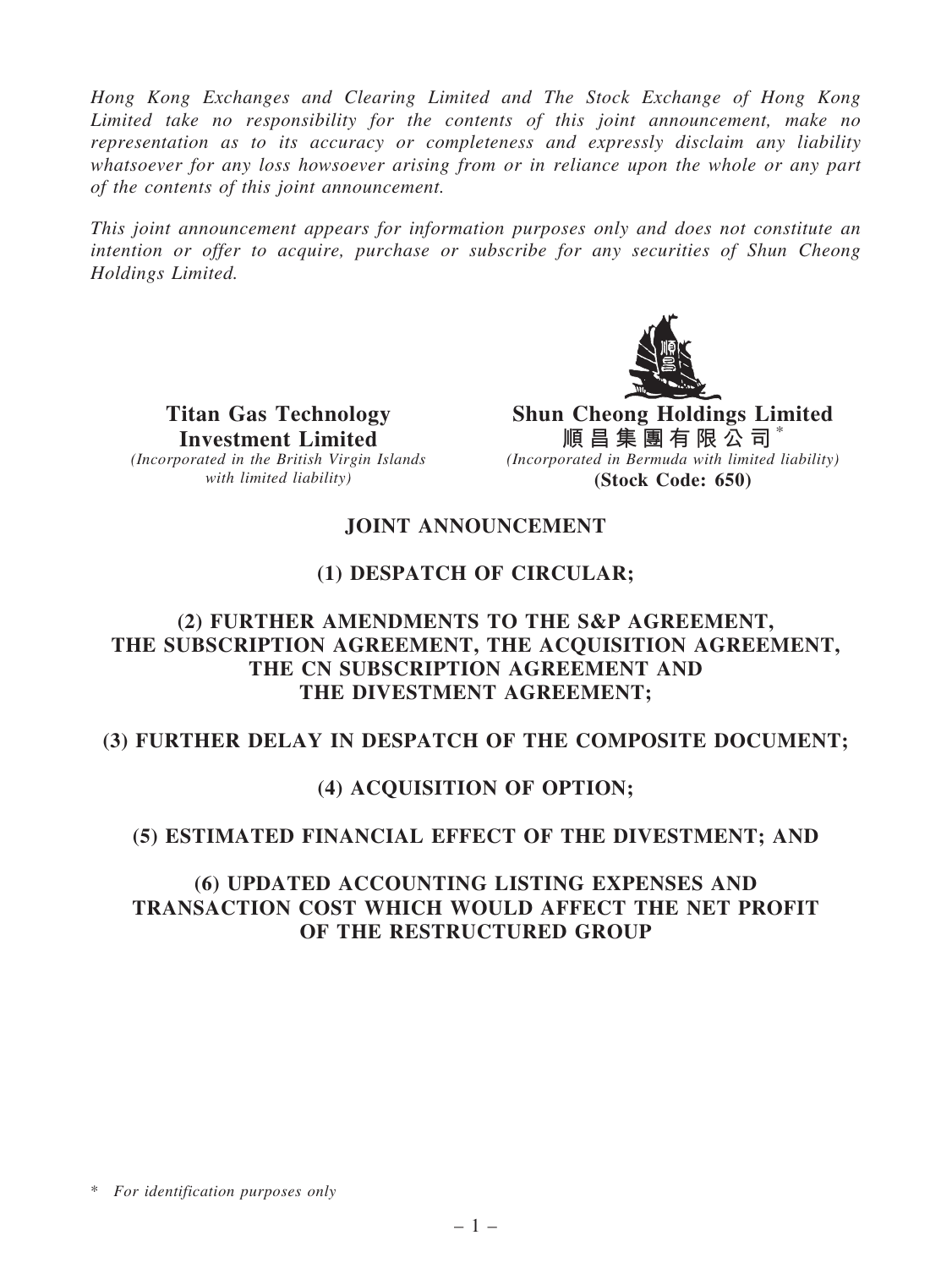# DESPATCH OF CIRCULAR

The Circular containing, among other things, details of the Transfer and the Transactions, will be despatched to the Shareholders on 29 June 2016.

## FURTHER AMENDMENTS TO THE S&P AGREEMENT, THE SUBSCRIPTION AGREEMENT, THE ACQUISITION AGREEMENT, THE CN SUBSCRIPTION AGREEMENT AND THE DIVESTMENT AGREEMENT

On 28 June 2016 (after trading hours), the respective parties to the S&P Agreement, the Subscription Agreement, the Acquisition Agreement, the CN Subscription Agreement and the Divestment Agreement entered into amendment agreements, pursuant to which the parties have agreed to amend, among other things, as follows:

- (a) In respect of the S&P Agreement, the Target Completion Date has been further extended to 31 August 2016.
- (b) In respect of the Subscription Agreement, each Subscriber has undertaken to the Company not to dispose of, or enter into any agreement to dispose of its/his Subscription Shares in the Non-transfer Period (being the period commencing from the date of the Subscription Completion and ending on the date which is 6 months from the date on which such Subscription Shares are fully paid up).
- (c) In respect of the CN Subscription Agreement, the Offeror has been removed as guarantor.
- (d) In respect of the Subscription Agreement, the Acquisition Agreement, the CN Subscription Agreement and the Divestment Agreement, the long stop date has been further extended to 31 August 2016.

## FURTHER DELAY IN DESPATCH OF THE COMPOSITE DOCUMENT

As additional time is required for the fulfilment of the Conditions, the parties to the S&P Agreement have entered into the fifth amendment agreement to further extend the Target Completion Date. As the making of the Offer is subject to the S&P Completion, an application had been made to the Executive pursuant to Rule 8.2 of the Takeovers Code for its consent to further extend the latest time of despatch of the Composite Document to a date not later than seven (7) days of the extended Target Completion Date (being 31 August 2016) or 7 September 2016, whichever is earlier, and the Executive has indicated that it is minded to grant consent for such extension.

## ACQUISITION OF OPTION

On 28 June 2016 (after trading hours), the Company and the Offeror entered into an option deed, pursuant to which the Offeror has granted the Option to the Company to sell its entire equity interest in the PRC Target to the Offeror.

As no premium is payable by the Company for the acquisition of the Option, the acquisition of the Option is not subject to any reporting and announcement requirements under the Listing Rules.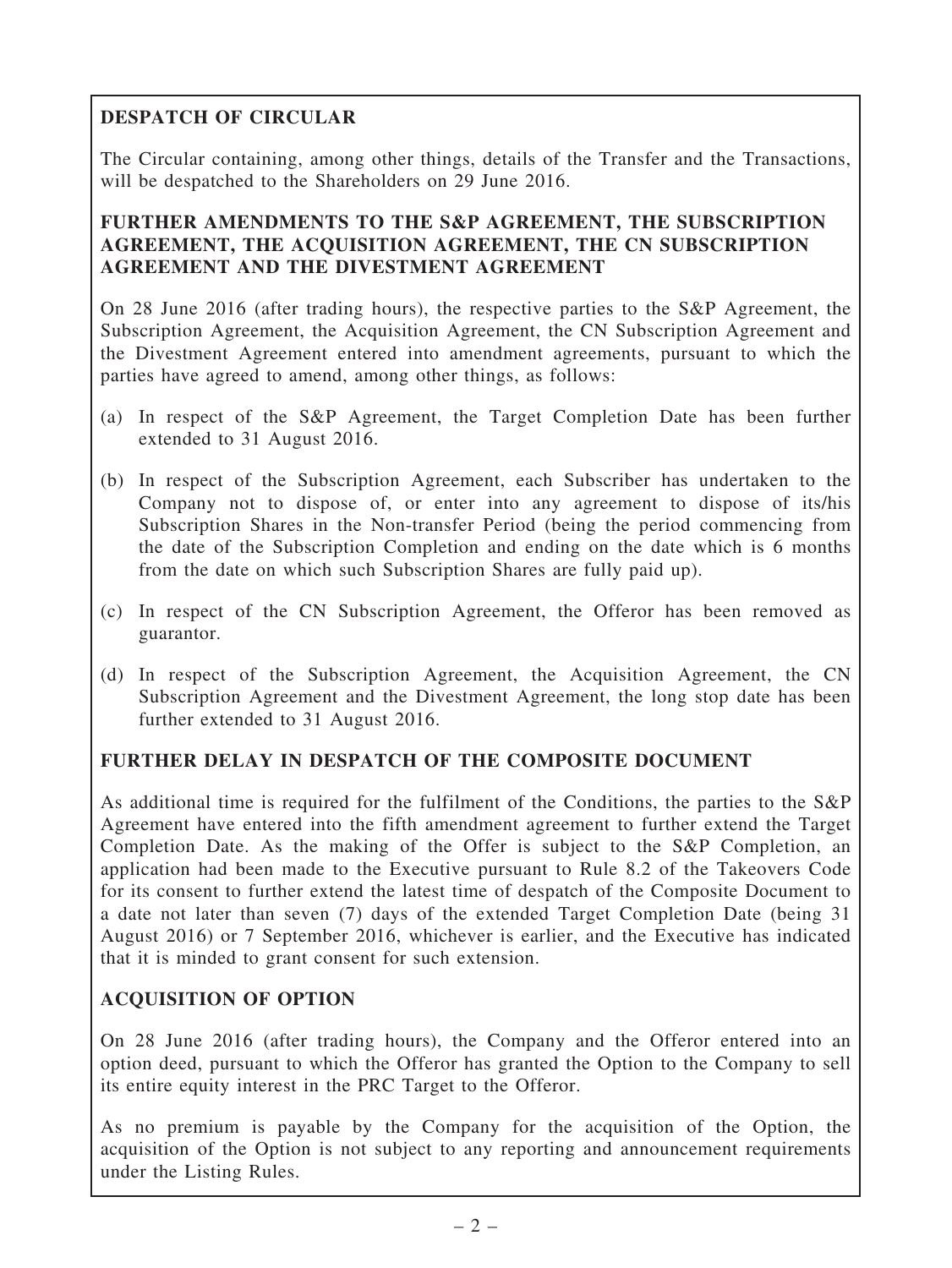The exercise or non-exercise of the Option and the disposal of the Option Exercise Shares by the Company to the Offeror shall be reviewed and approved by the independent nonexecutive Directors and/or shall be subject to any applicable disclosure and Shareholders' approval requirements under the Listing Rules.

## ESTIMATED FINANCIAL EFFECT OF THE DIVESTMENT

The estimated gain from the Divestment has increased from approximately HK\$36.3 million (as disclosed in the Joint Announcement) to approximately HK\$42.2 million, mainly due to the increase in combined net liabilities of the Divestment Group and decrease in net amounts due from the Divestment Group to the Company.

## UPDATED ACCOUNTING LISTING EXPENSES AND TRANSACTION COST WHICH WOULD AFFECT THE NET PROFIT OF THE RESTRUCTURED GROUP

As a result of how the Transfer and the Transactions will be accounted for by the Company, the Restructured Group is expected to recognise deemed listing expenses, which are notional and non-cash, of approximately HK\$278.3 million (on the basis that completion of the Transfer and the Transactions had taken place on 30 September 2015). The Company does not consider these one-off notional non-cash accounting expenses shall have any adverse impact on the actual operations of the Restructured Group.

Reference is made to the (i) joint announcement of Shun Cheong Holdings Limited (the ''Company'') and Titan Gas Technology Investment Limited (the ''Offeror'') dated 27 October 2015 (the ''Joint Announcement'') in relation to, among other things, the Transfer and the Transactions; (ii) the announcement dated 20 November 2015 issued by the Company in relation to, among other things, amendments to the Subscription Agreement, the Acquisition Agreement, the CN Subscription Agreement and the Divestment Agreement (collectively, the ''Agreements'') and the S&P Agreement; (iii) the announcement dated 7 January 2016 jointly issued by the Offeror and the Company in relation to, among other things, the delay in despatch of the Composite Document; (iv) the announcement dated 28 January 2016 jointly issued by the Offeror and the Company in relation to, among other things, amendments to the Agreements and the S&P Agreement and the delay in despatch of the Composite Document; (v) the announcement dated 23 March 2016 jointly issued by the Offeror and the Company in relation to, among other things, further amendments to the Agreements and the S&P Agreement and the further delay in despatch of the Composite Document (the "Delay Announcement"); and (vi) the announcement dated 4 May 2016 jointly issued by the Offeror and the Company in relation to the resubmission of the listing application in relation to a very substantial acquisition and reverse takeover involving a new listing application. Unless otherwise stated, capitalised terms used herein shall have the same meanings as those defined in the Joint Announcement.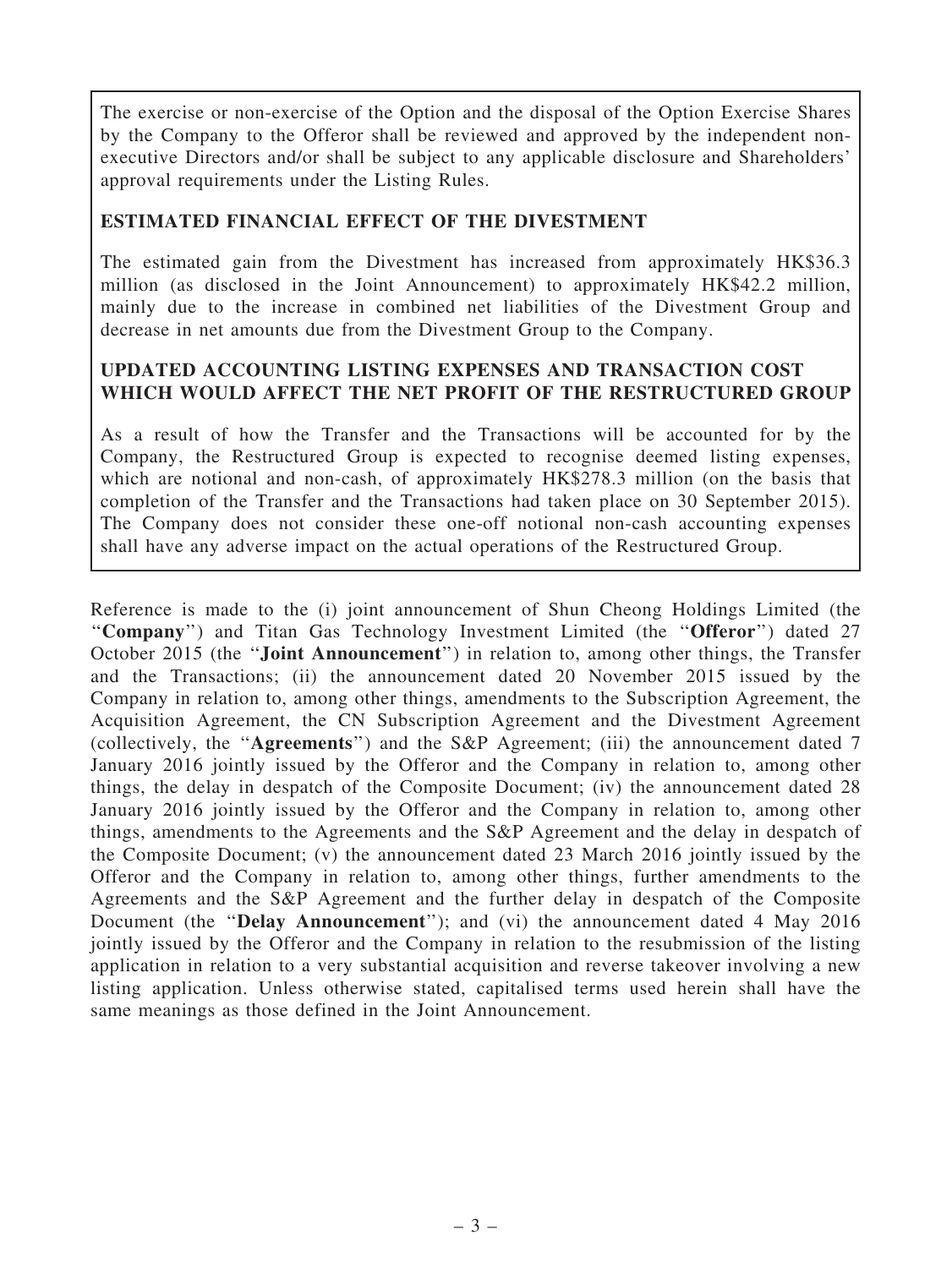### DESPATCH OF CIRCULAR

The Circular containing, among other things, (i) further details of the Agreements; (ii) financial information of the Group; (iii) audited financial information of the PRC Target; (iv) a competent person's report on the estimated oil reserve in Block 212; (v) a valuation report on the PRC Target's interest in the oil reserve in Block 212 issued by a competent evaluator; (vi) unaudited financial information of the Divestment Group as reviewed by the Company's auditors; (vii) reports by the auditors or reporting accountants of and the financial adviser to the Company on the estimated gain from the Divestment and the unaudited net losses of the Divestment Group in accordance with Rule 10 of the Takeovers Code; (viii) the unaudited pro forma financial information of the Restructured Group; (ix) a letter from the Independent Board Committee advising the Independent Shareholders on the Divestment Agreement; (x) a letter from the Independent Financial Adviser advising the Independent Board Committee and the Independent Shareholders on the Divestment Agreement; and (xi) a notice of the SGM, together with the form of proxy for use at the SGM will be despatched to the Shareholders on 29 June 2016. As the financial information of the PRC Target has been audited and set out in the Circular, it is no longer required for the Company's financial adviser and reporting accountant to report on the net losses of the PRC Target pursuant to Rule 10 of the Takeovers Code.

### FURTHER AMENDMENTS TO THE S&P AGREEMENT, THE SUBSCRIPTION AGREEMENT, THE ACQUISITION AGREEMENT, THE CN SUBSCRIPTION AGREEMENT AND THE DIVESTMENT AGREEMENT

#### Amendment to the S&P Agreement

As additional time is required for the fulfilment of the Conditions, on 28 June 2016 (after trading hours), the Offeror, Mr. Mo and the Sellers entered into the fifth amendment agreement to the S&P Agreement pursuant to which the Target Completion Date under the S&P Agreement has been further extended from 30 June 2016 to 31 August 2016, or such later date as the parties may agree.

#### Amendments to the Agreements

On 28 June 2016 (after trading hours), the respective parties to the Agreements entered into amendment agreements (individually, an ''Amendment Agreement'') pursuant to which the following amendments, among other things, have been made to the Agreements:

#### Amendment to lock-up arrangement under the Subscription Agreement

Pursuant to the Amendment Agreement to the Subscription Agreement, each Subscriber has undertaken to the Company that, in the period commencing from the date of the Subscription Completion and ending on the date which is 6 months from the date on which any of its/his Subscription Shares are fully paid up (the ''Non-transfer Period''), such Subscriber shall not dispose of, or enter into any agreement to dispose of or otherwise create any options, rights, interests or encumbrances in respect of such Subscription Shares, which, for the avoidance of doubt, shall include any and all Ordinary Shares into which his/its Preferred Shares may be converted during the Non-transfer Period.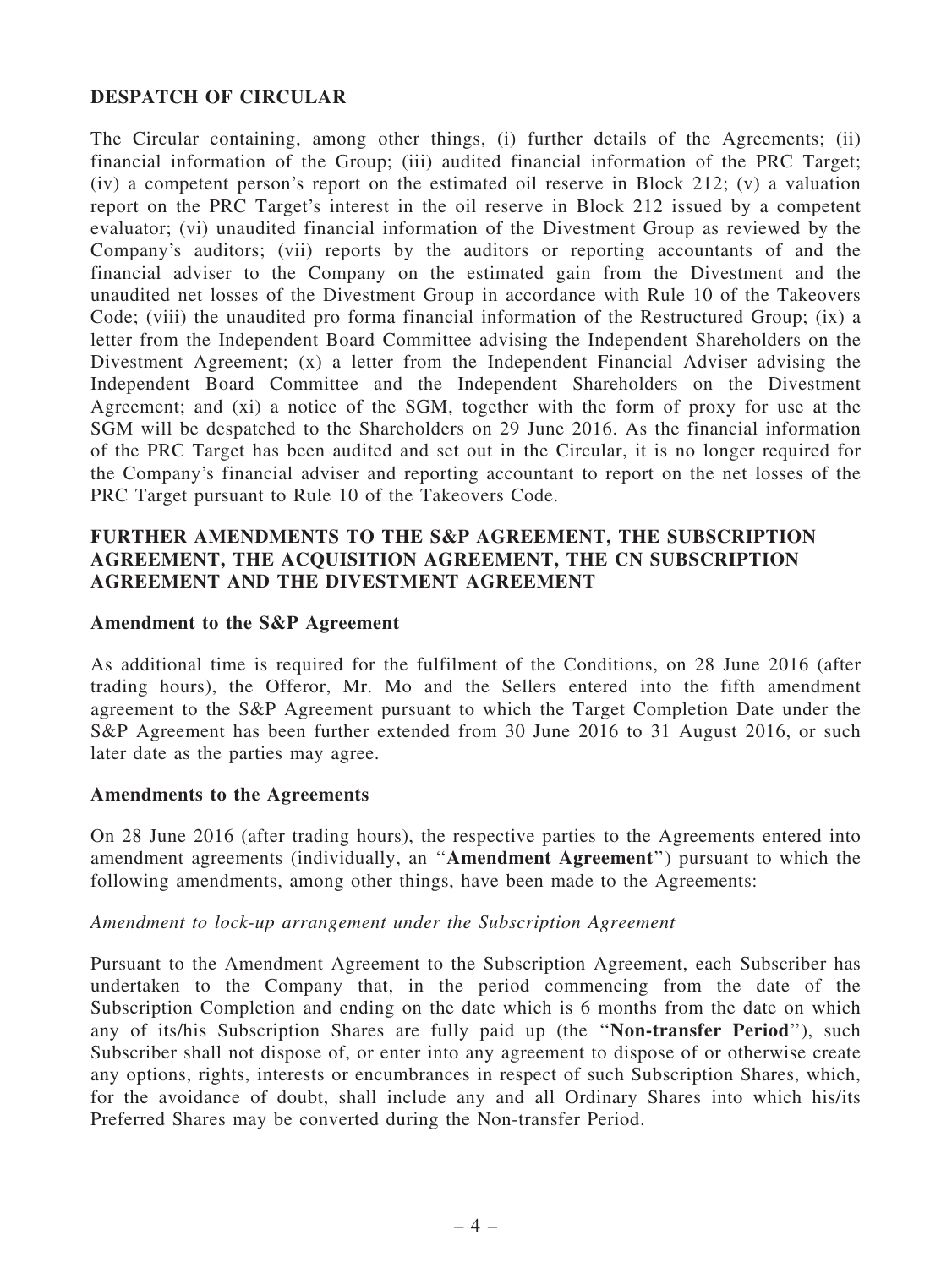### Removal of Offeror as guarantor in the CN Subscription Agreement

Pursuant to the Amendment Agreement to the CN Subscription Agreement, the parties thereto agree to remove the Offeror as guarantor to the CN Subscription Agreement.

### Long stop date under the Agreements

Pursuant to the Amendment Agreement to each of the Agreements, the parties thereto agree to further extend the long stop date (in the case of Subscription Agreement, the CN Subscription Agreement and the Divestment Agreement, being the latest date for fulfillment or waiver (as applicable) of the conditions precedent referred to therein; in the case of the Acquisition Agreement, the latest date by which the Acquisition Completion may take place) from 30 June 2016 to 31 August 2016 (or such later date as the parties to each of the Agreements may agree) based on the tentative timetable as set out in the Circular and with a view to giving additional buffer for the timetable regarding the Transactions.

## FURTHER DELAY IN DESPATCH OF THE COMPOSITE DOCUMENT

As stated in the Joint Announcement, it is the intention of the sole director of the Offeror and the Board to combine the offer document and the offeree board circular in the Composite Document. In accordance with Rule 8.2 of the Takeovers Code, the Composite Document is required to be despatched to the Shareholders within 21 days of the date of the Joint Announcement. In addition, as stated in the Delay Announcement, among other things, as additional buffer is required for the timetable regarding the Transfer and the Transactions, the Offeror, Mr. Mo and the Sellers had entered into the fourth amendment agreement to the S&P Agreement, to extend the Target Completion Date from 31 March 2016 to 30 June 2016, or such later date as the parties may agree.

Given the making of the Offer by the Offeror is subject to the prior fulfilment of preconditions which cannot be fulfilled within the time period contemplated by Rule 8.2 of the Takeovers Code, the Offeror has obtained the Executive's consent to further extend the latest time of despatch of the Composite Document to a date not later than seven (7) days of the Target Completion Date or 7 July 2016, whichever is earlier.

As mentioned above, the Offeror, Mr. Mo and the Sellers entered into the fifth amendment agreement to the S&P Agreement pursuant to which the Target Completion Date under the S&P Agreement has been further extended from 30 June 2016 to 31 August 2016, or such later date as the parties may agree.

As the making of the Offer by the Offeror is subject to the S&P Completion, an application had been made to the Executive pursuant to Rule 8.2 of the Takeovers Code for its consent to a further extension of time to despatch the Composite Document to a date not later than seven (7) days of the extended Target Completion Date (being 31 August 2016) or 7 September 2016, whichever is earlier, and the Executive has indicated that it is minded to grant consent for such extension.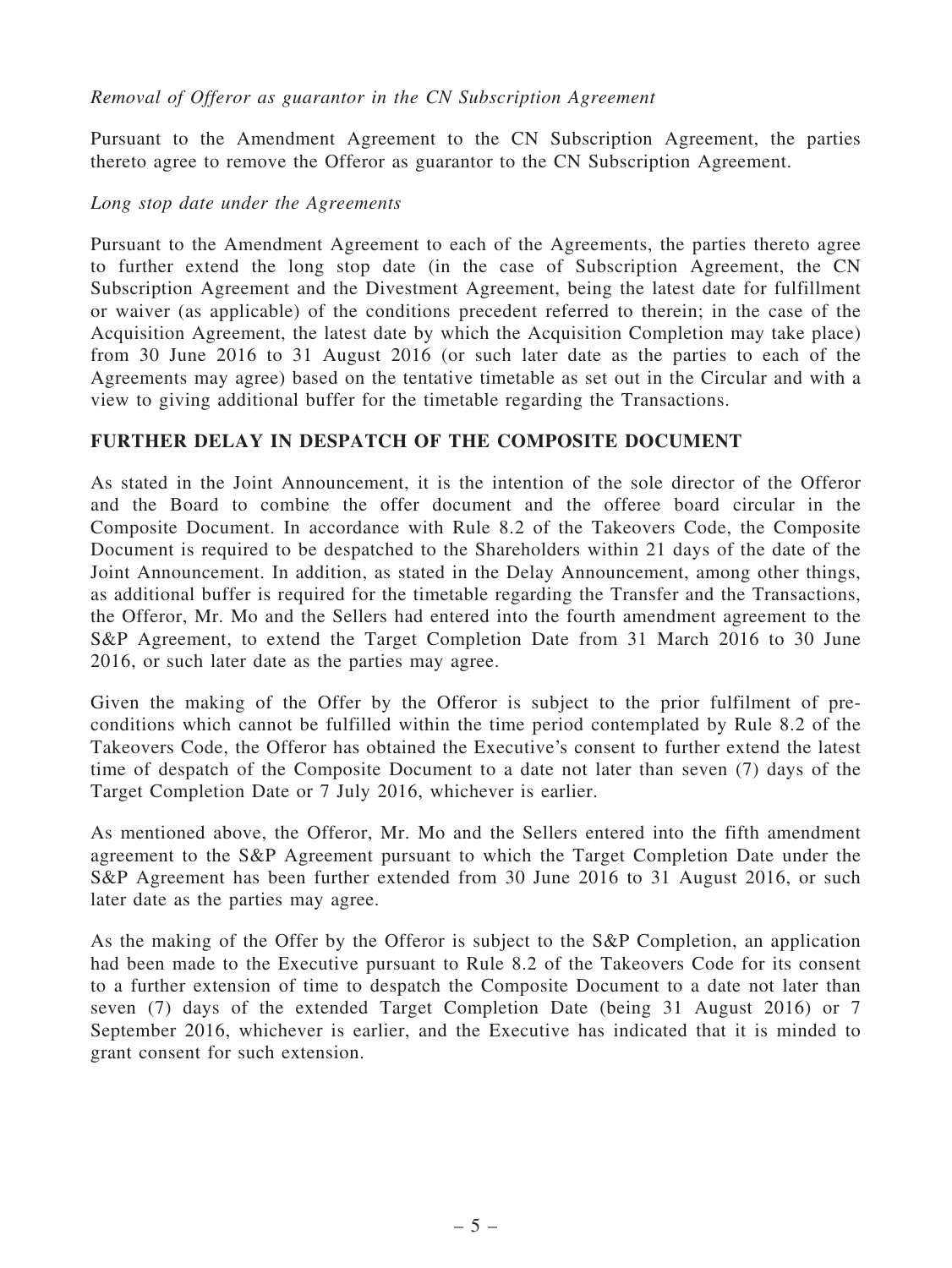## ACQUISITION OF OPTION

On 28 June 2016 (after trading hours), the Company and the Offeror entered into an option deed (the "Option Deed"), pursuant to which the Offeror has granted to the Company an option (the ''Option'') to sell its entire equity interest in the PRC Target (the ''Option Exercise Shares'') to the Offeror, at a cash consideration of RMB558,880,000.

### Date

28 June 2016

### Parties

| <b>Grantor:</b> | The Offeror |
|-----------------|-------------|
|                 |             |

Grantee: The Company

### Exercise Period

The Option may be exercised at the discretion of the Company (with the consent of the independent non-executive Directors) if, at any time within the two years after completion of the Acquisition:

- (i) the exploration permit for Block 212 is not renewed; and
- (ii) a production permit is not granted in respect of Unit 2 and Unit 19 and/or any particular area in Block 212 with proved reserves (together, the ''Triggering Event'').

Upon occurrence of the Triggering Event, the Company shall then use its reasonable endeavour and effort to remedy the Triggering Event in the six months after the occurrence of the Triggering Event. If the Company fails to remedy the Triggering Event within the sixmonth period, the Company shall have the right to exercise the Option within 120 days after expiry of the six-month period.

### Consideration

No premium is payable by the Company to the Offeror for the acquisition of the Option.

Upon exercise of the Option, the exercise price of RMB558,880,000, being the consideration payable by the Company to the Target Sellers under the Acquisition, will be paid by the Offeror to the Company.

### Reasons for, and benefits of, the acquisition of the Option

The Company believes that the Option can help provide certain monetary protection to the Company's proposed investment in the PRC Target under the Acquisition in the case the value of the PRC Target is materially and adversely affected if the development of the Area cannot be continued due to the lack of a valid exploration permit and production permit.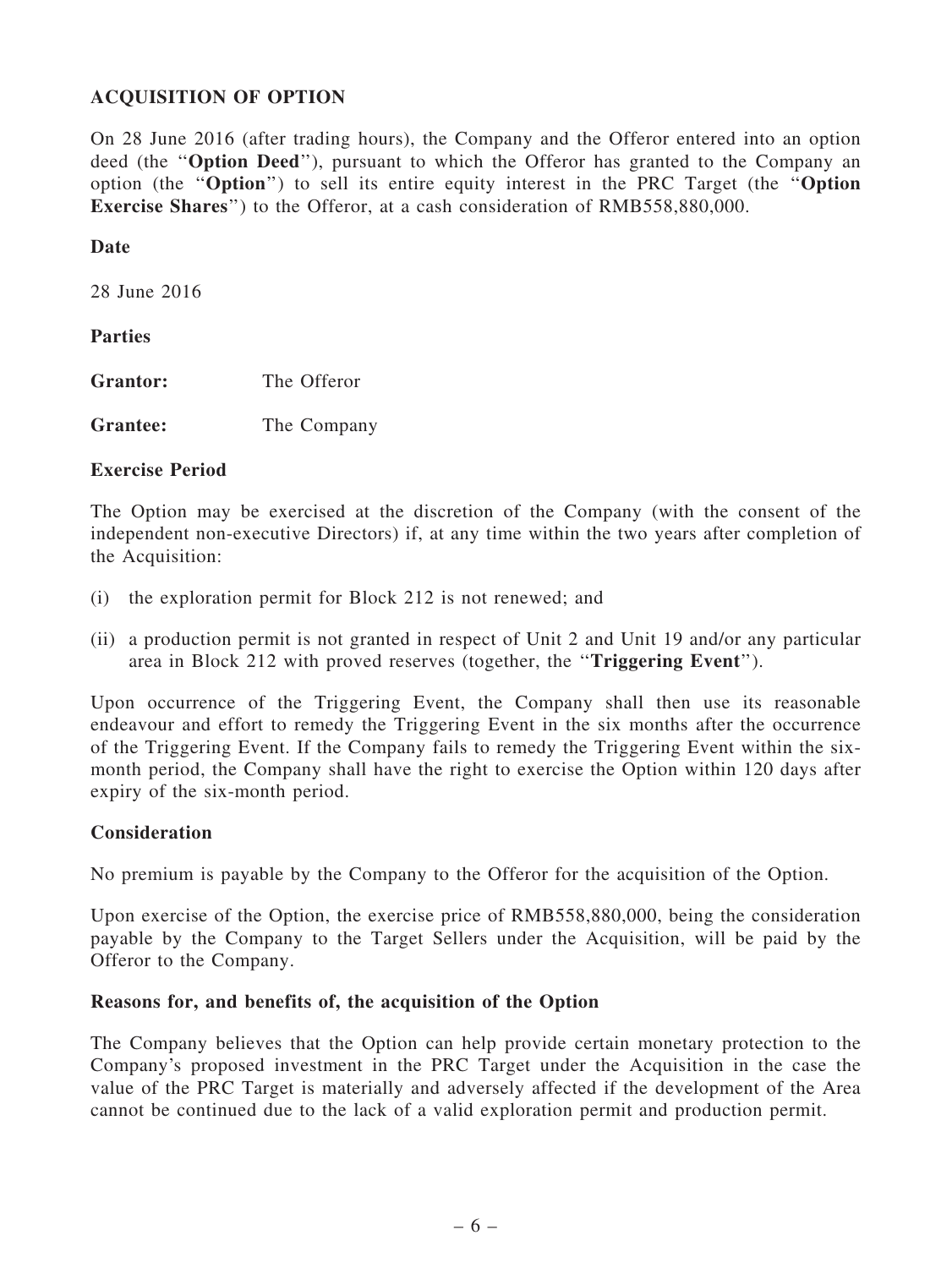### Listing Rules implications

As no premium is payable by the Company for the acquisition of the Option, the acquisition of the Option is not subject to any reporting and announcement requirements under the Listing Rules.

The exercise or non-exercise of the Option and the disposal of the Option Exercise Shares by the Company to the Offeror shall be reviewed and approved by the independent nonexecutive Directors and/or shall be subject to any applicable disclosure and Shareholders' approval requirements under the Listing Rules.

## ESTIMATED FINANCIAL EFFECT OF THE DIVESTMENT

As previously disclosed in the Joint Announcement, it was estimated that the Group would record a gain of approximately HK\$36.3 million based on the assumption that the Divestment had completed on 31 March 2015. On the assumption that the Divestment had completed on 30 September 2015 instead, it is estimated that the Group would record a gain of approximately HK\$42.2 million from the Divestment.

The estimated gain of approximately HK\$42.2 million represents the Initial Consideration of HK\$1,652,995 and adding back the unaudited combined net liabilities of the Divestment Group attributable to owners of the Divestment Group as at 30 September 2015 of HK\$271,938,000 (as per the unaudited financial statements of the Divestment Group as at 30 September 2015 as reviewed by the Company's auditors and set out in the Circular), less the unaudited aggregate amount of the Current Accounts Receivable due from the Divestment Group as at 30 September 2015 of HK\$256,755,000, and adding the release of exchange fluctuation reserve of HK\$25,357,000.

The increase in the estimated gain from approximately HK\$36.3 million (as disclosed in the Joint Announcement) to approximately HK\$42.2 million is primarily due to (i) the increase in the combined net liabilities of the Divestment Group attributable to owners of the Divestment Group of approximately HK\$3.7 million from approximately HK\$268,279,000 as at 31 March 2015 to approximately HK\$271,938,000 as at 30 September 2015 as a result of losses recorded by the Divestment Group during the six months period ended 30 September 2015 of approximately HK\$5.2 million, which was offset by gains from exchange differences arising on translation of foreign operations of approximately HK\$1.5 million for the reason that the Divestment Group was in net liabilities position as at 31 March 2015 and 30 September 2015, and RMB depreciated against the Hong Kong dollar during the six months period ended 30 September 2015; and (ii) the decrease in net amounts due from the Divestment Group to the Company of approximately HK\$758,000 from approximately HK\$257,513,000 as at 31 March 2015 to HK\$256,755,000 as at 30 September 2015 which was mainly due to repayment of the amount due to the Company during the six months ended 30 September 2015. The unaudited estimated gain from the Divestment is regarded as profit forecast for the purposes of the Takeovers Code and the related reports from the reporting accountants and the financial adviser to the Company have been set out in the Circular.

The actual gain or loss to be recorded would depend on the actual balance of the Current Accounts Receivable as at the date of the Divestment Completion.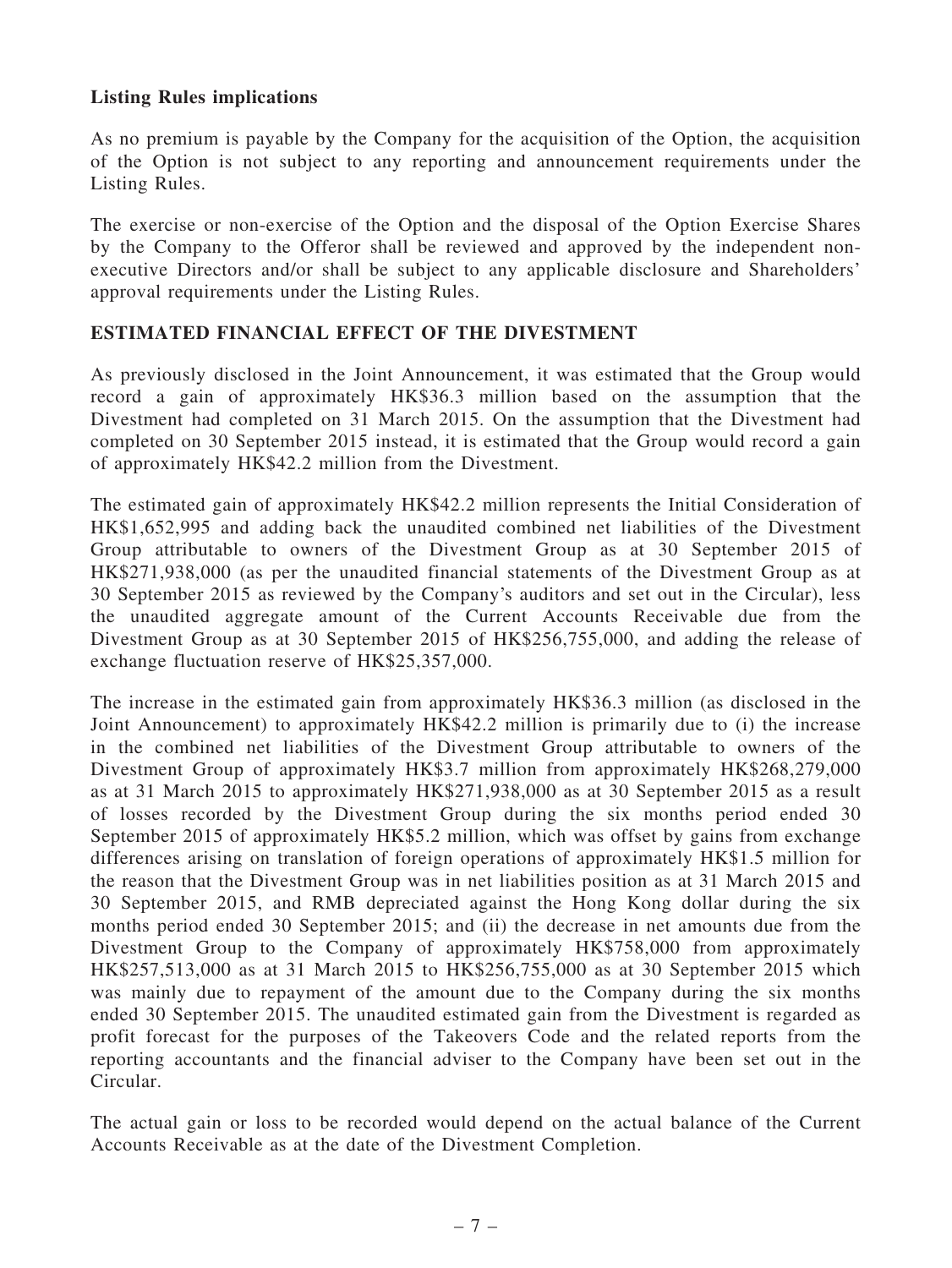### UPDATED ACCOUNTING LISTING EXPENSES AND TRANSACTION COST WHICH WOULD AFFECT THE NET PROFIT OF THE RESTRUCTURED GROUP

Shareholders and potential investors of the Company shall pay particular attention that as a result of how the Transfer and the Transactions will be accounted for by the Company, substantial deemed listing expenses, which are notional and non-cash, are expected to be recognised in the consolidated income statement of the Restructured Group upon the S&P Completion and the completion of the Transactions. These expenses are merely resulting from an accounting treatment and does not represent actual monetary expenses incurred in connection with the Transfer and the Transactions. As set out in the unaudited pro forma financial statements of the Restructured Group included in the Circular, assuming that the Transfer and the Transactions were completed on 30 September 2015, the deemed listing expenses are estimated to be approximately HK\$278.3 million, which represents 1.2 times of the loss attributable to the owners of the Company for the year ended 31 March 2015 and 9.5 times of the loss attributable to the owners of the PRC Target for the year ended 31 December 2015.

Whilst such deemed listing expenses are notional expenses without any impact on the Restructured Group's net assets and cash flow, they would have a material adverse impact on the Restructured Group's results for the year ending 31 March 2017 (assuming that the Transfer and the Transactions will be completed that financial year based on the present estimated timetable). The Company does not consider these one-off notional non-cash accounting expenses shall have any adverse impact on the actual operations of the Restructured Group.

WARNING: As fulfilment of the conditions precedent to the S&P Agreement, the Subscription Agreement, the Acquisition Agreement, the CN Subscription Agreement and the Divestment Agreement is not within the control of the respective parties involved in the Transfer, the Subscription, the Acquisition, the CN Subscription and the Divestment, there is no assurance that they can be fulfilled and/or that the Transfer, the Subscription, the Acquisition, the CN Subscription and the Divestment will be completed as contemplated. Shareholders and potential investors of the Company should exercise caution when dealing in the Ordinary Shares. If the Shareholders and potential investors of the Company are in any doubt about their position, they should consult their professional advisers.

By order of the sole director of Titan Gas Technology Investment Limited Xie Jianping Sole Director

By Order of the Board of Shun Cheong Holdings Limited Cao Jing Executive Director

Hong Kong, 28 June 2016